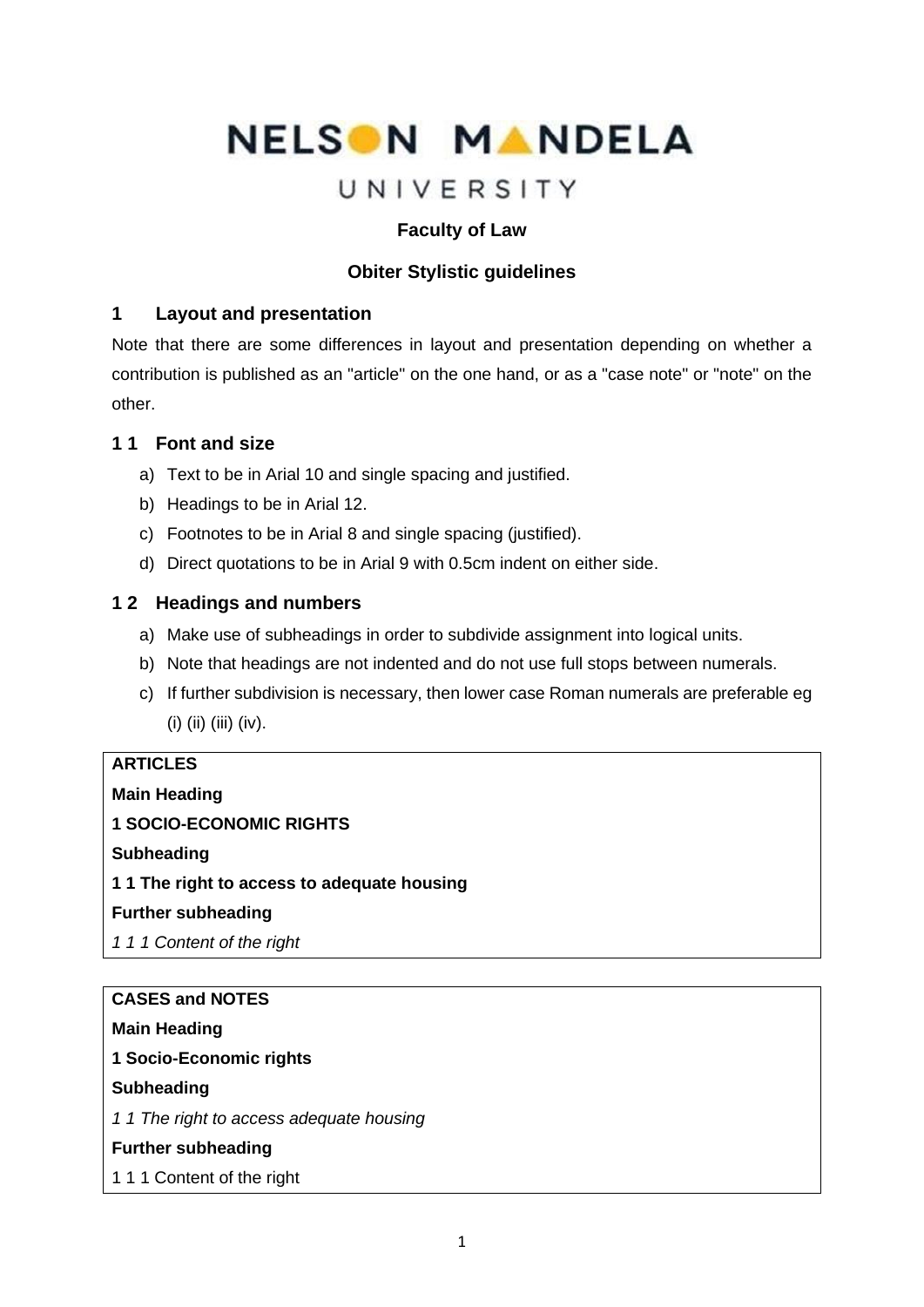## **1 3 Capital letters**

- a) For articles, main headings are in capital letters and bold font.
- b) For case notes and notes, headings are in lowercase and only the first word should start with a capital letter.
- c) Words like section, applicant, court and respondent do not start with capital letters but Labour Court, High Court, Industrial Court, Labour Appeal Court and Act are capitalised.
- d) Capitalisation of 'State': 'State' (and other similar abstract nouns) are capitalised when used in an abstract or legal sense – e.g. 'separation between Church and State', or 'The State has a duty to its citizens.'

In articles, footnotes are used for references. In notes and case notes, the information that would be contained in footnotes, must be inserted in brackets in the text.

## **2 Language and writing style**

## **2 1 Language**

- a) Where possible, use the active voice instead of the passive voice, e.g. rather don't write, "Factors that were considered by the court were …"; instead, write, "The court considered the following factors: …"
- b) South African English should be used for all written work and not American English. In other words, "ise" should be used rather than "ize":

### **Acceptable**

The state is required to utilise all available resources.

## **Unacceptable**

The state is required to utilize all available resources.

- c) Also note that "while" should be used instead of "whilst".
- d) In English, you would only use an apostrophe for plurals to correct pronunciation (very rare), but otherwise plurals DON'T take an apostrophe. Centuries and dates also do not take apostrophes - e.g. '1980s' and 'the 1800s' is correct.
- e) Don't make use of very long, complicated sentence structures.
- f) Make use of the present tense and not the future tense when discussing contents of an article.

## **2 2 The use of Italics**

Words from any language other than that in which the contribution is written should be in italics. For example:

Court *a quo* – the "*a quo*" must be in italics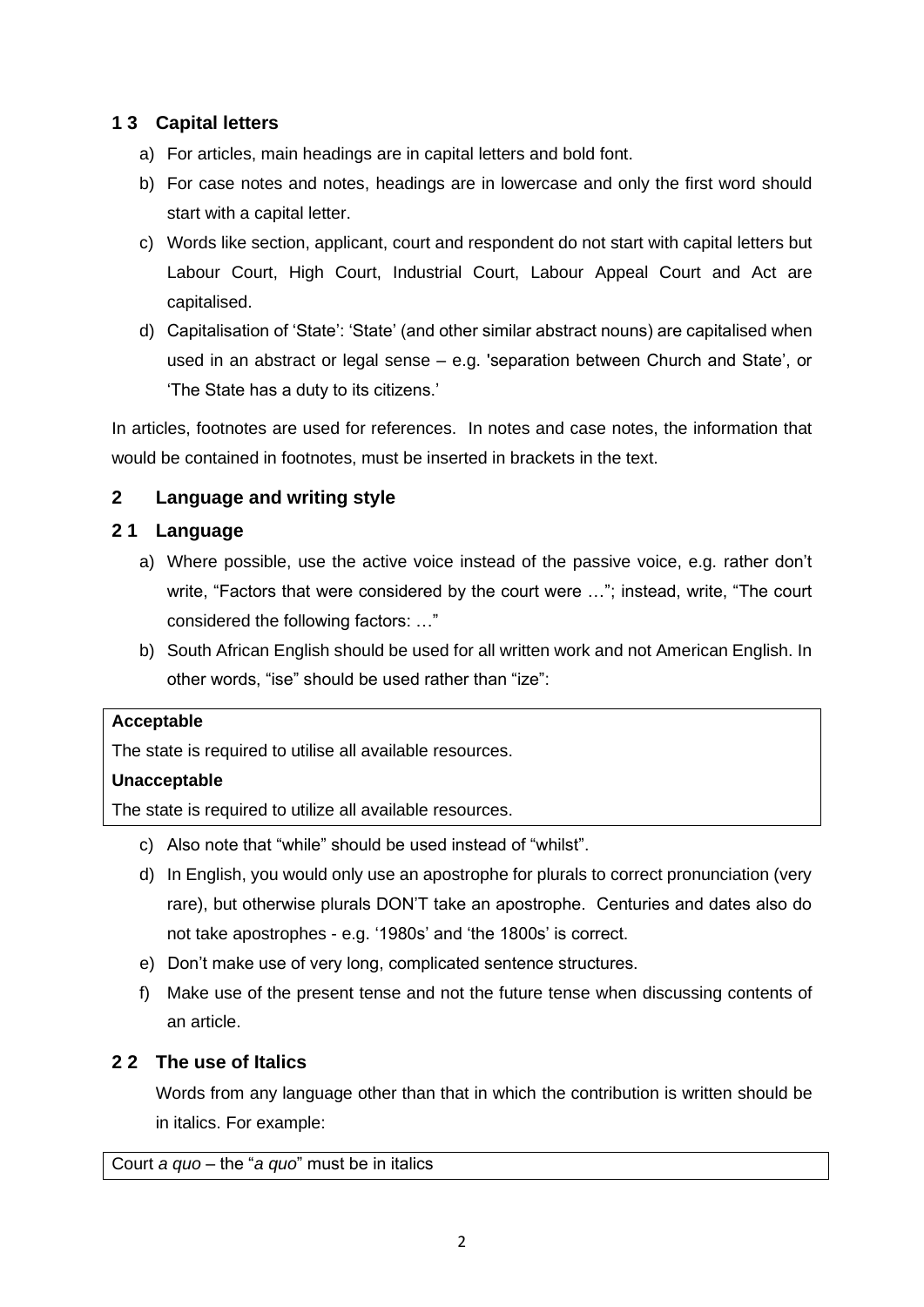### **2 3 Abbreviations/Acronyms**

- a) Abbreviations are not to be used in text; they are only used in footnotes<sup>1</sup> and references/citations.
- b) Acronyms can be used in the text.
- c) Abbreviations and acronyms are without punctuation, except for e.g. and i.e.
- d) Use of abbreviations/acronyms must be consistent.
- e) The following abbreviations are accepted in footnotes (articles) and references/citations in brackets (cases and notes):
	- for a section  $-$  s 138(5)(*b*) [in text section 138(5)(*b*)]
	- for sections  $-$  ss 138-139 [in text  $-$  sections 138-139]
	- for paragraph par 31 Note: The plural "pars" is not used; use par 31–33
	- for chapter  $-$  ch
	- for example  $-$  for e.g.,
- f) Italicise paragraph lettering in legislation ‒ s 138(5)(*b*)

#### **2 4 Punctuation**

Where words appear in brackets, punctuation marks (full stops, commas, colons etc) must always be placed after the final bracket, but if a complete sentence appears in brackets, the full stop must be placed before the last bracket.

### **2 5 Quotations and quotation marks**

- a) Direct quotations should be used sparingly and be as brief as possible.
- b) A direct quotation must correspond exactly with the original text.
- c) When a complete sentence is quoted, the quotation must appear as a separate paragraph with a 0.5 cm indent on either side, in smaller font (Arial 9), and single spacing.
- d) Any changes or additions to quotations are placed in square brackets [ ].
- e) Quotations should not start or end with ellipses (…) but may contain ellipses to indicate omissions from quotations in between.
- f) Do not italicise quotations.
- g) Quotations should be clearly indicated by double quotation marks. Single quotation marks are used for quotes within quotes.

<sup>1</sup> An abbreviation is typically a shortened form of a word used to represent the whole (such as Dr or Prof) while an acronym contains a set of initial letters from a phrase that usually forms another word (such as AIDS).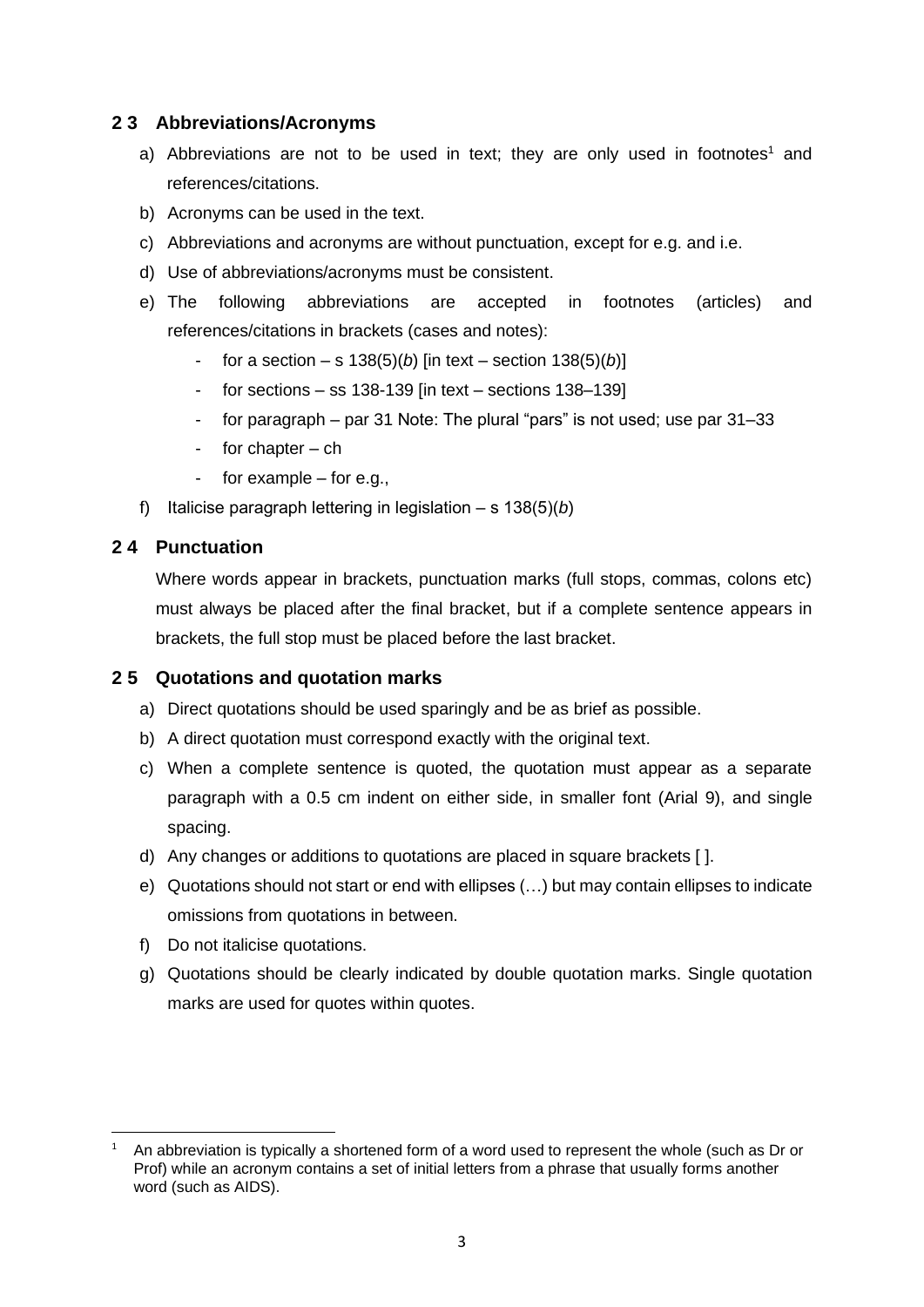## **3 Footnotes (Articles only)**

Note that footnotes are only used in journal articles, not in contributions published as Case Notes and Notes. In the latter cases, citations are placed in parentheses in text rather than in footnotes. Apart from this difference in placement, citations in Case Notes and in Notes should follow the same layout as indicated for footnotes.

## **3 1 Layout and punctuation in footnotes**

- a) All footnotes end with a full stop.
- b) Footnotes are to be justified.
- c) References to footnote numbers should appear after punctuation and quotation marks, for example  $" 1, 2? 3$  and not  $1" 2, 3?$

#### **Acceptable**

The death penalty was abolished in South Africa.<sup>2</sup>

#### **Unacceptable**

The death penalty was abolished in South Africa $3$ .

- d) Multiple sources in footnotes are separated by semicolons (;)
- e) *Ibid* may be used **only** if the reference in the footnote above is **exactly** the same, i.e. the same author, book/article **and** page numbers.

#### **3 2 Page references**

- a) Reference to page numbers should be in footnotes only and not in the text.
- b) Only the number of the page should be included. The page number should not be preceded by a "p". For example:

#### **Acceptable**

Grogan *Dismissal* (2010) 10.

#### **Unacceptable**

Grogan *Dismissal* (2010) **p** 10.

- a) Consecutive pages must be referenced as follows: 325–334.
- b) Avoid cross-referring to other footnotes as errors proliferate easily with this practice. If unavoidable:
- c) Reference to a footnote below:

See fn 15 above.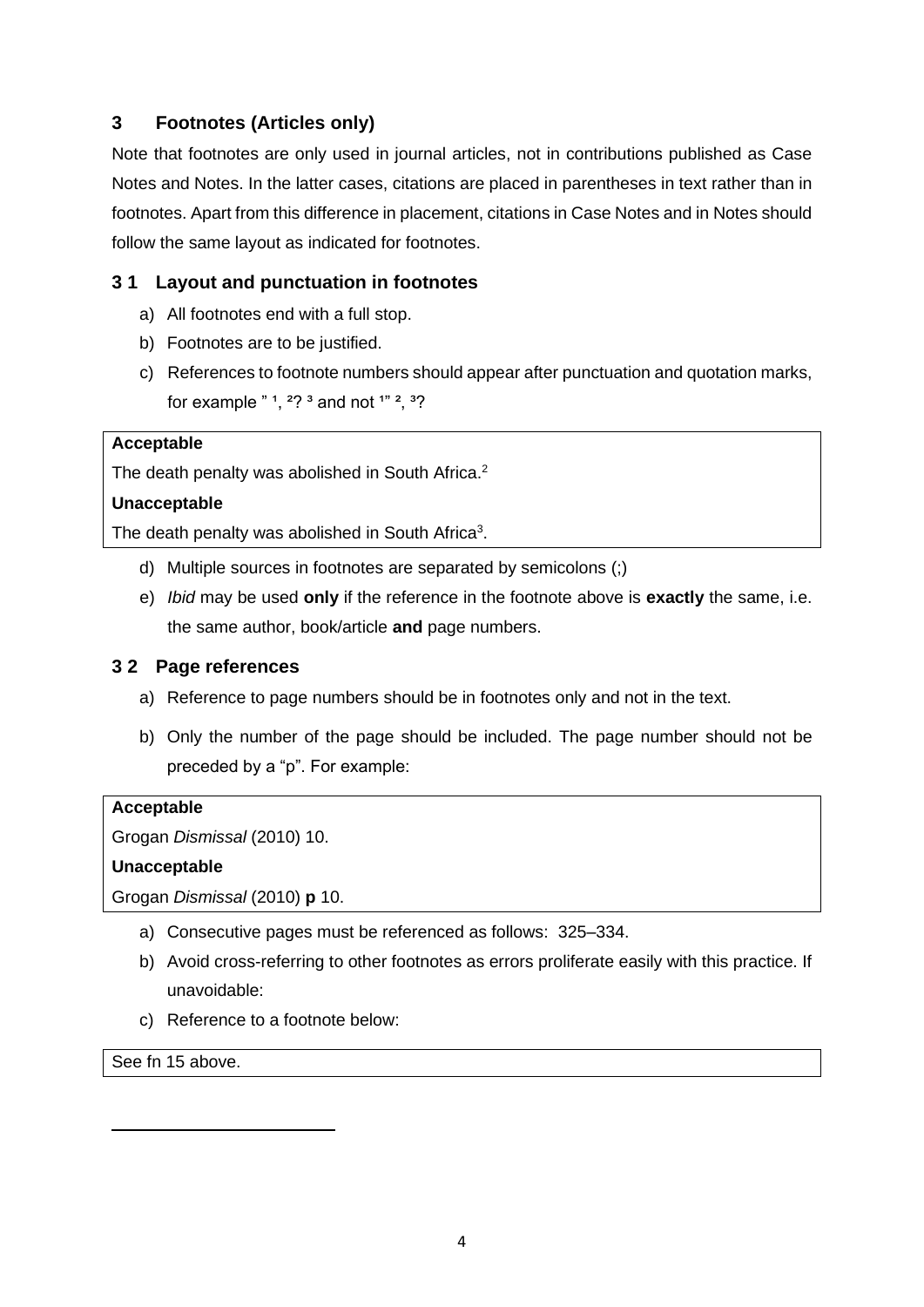d) Reference to a footnote below:

See fn 47 below.

#### **4 Books**

#### **4 1 Books (authors, no editors)**

- a) Use surname(s) of authors without initials.
- b) Use Title Case: Capitalise (i) the first and last word of the title/heading and of any subtitle; (ii) all major words (nouns, verbs, adjectives, adverbs, and pronouns) in the title, including the second part of hyphenated major words (e.g., Self-Report not Selfreport; (iii) all words of four letters or more. Lower case for a, an, the, to, of, for, in, and, at, on, by.
- c) The title of the book must be in italics.
- d) The year of publication must be in brackets ().
- e) Where reference is made to a page number, the page number must not be preceded with a "p" (see above under 3 2).
- f) Edition number is only used in first reference.
- g) If it is the first edition of a book, the word edition is not included.

#### **First reference:**

Grogan *Dismissal* (2010) 10.

#### **Subsequent references:**

Grogan *Dismissal* 15.

**Where the book is not a first edition:**

Fouché *Practical Guide to Labour Law* 3ed (2009) 109.

h) First reference where there are more than two authors:

#### **First reference:**

Basson, Christianson, Garbers, le Roux, Mischke and Strydom *Essential Labour Law* (1998) 80-88.

#### **Subsequent reference:**

Basson *et al Essential Labour Law* 80–88.

- i) *et al* is in italics.
- j) Two authors separated by "and" in text and footnote.
- k) Use a shortened title for the book in subsequent references where possible, for example:

#### **First reference:**

Grogan *Employment Rights in South Africa* (2010) 12.

**Subsequent reference – shortened title and no reference to year:**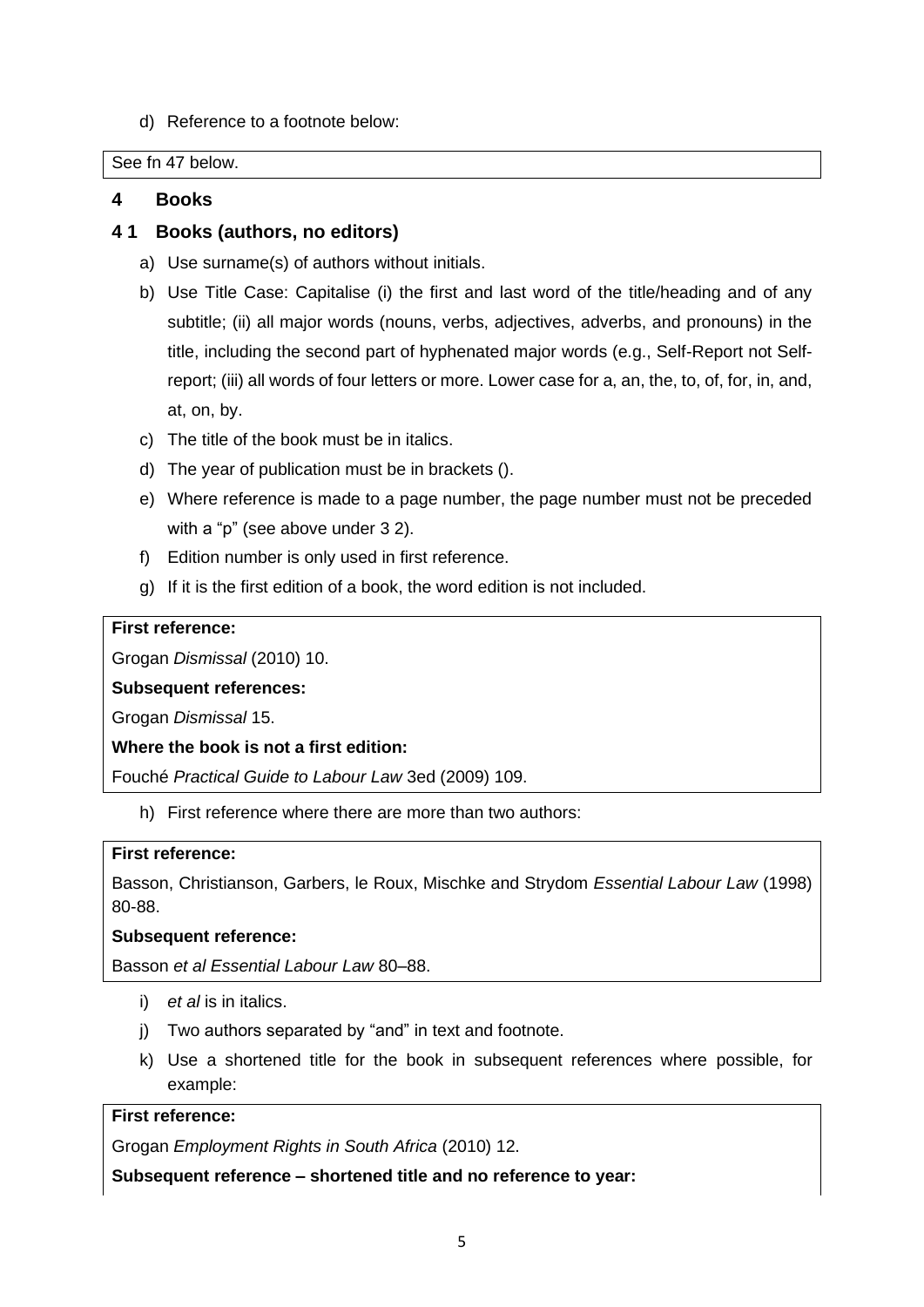Grogan *Employment Rights* 15.

## **4 2 Books with editors**

a) The abbreviations (ed) or (eds) to follow after surnames of editor/s if a collective work:

Smith and Swart (eds) *Human Rights in South Africa* (2007) 212.

b) Reference can be made to a specific author who has contributed to a collective work which has one or more editors:

#### **First reference:**

Nair "The Right to Equality" in Smith and Swart (eds) *Human Rights in South Africa* (2007) 212.

### **Subsequent reference**:

Nair in Smith and Swart (eds) *Human Rights in SA* 212.

## **5 Loose-leaf publications**

- a) Use author's surname without initials.
- b) The title of section must be in double quotation marks.
- c) The title of a loose-leaf publication must be in italics followed by the date and page.

#### **First reference:**

Dean "Performers' Protection" in *Handbook of South African Copyright Law* (2003) 112.

### **Subsequent reference:**

Dean *Handbook of South African Copyright Law* 112.

### **6 Conference papers**

- a) Use author's surname without initials.
- b) The title of the paper must be in italics followed by the name of conference and the date of conference (in brackets) and page number.
- c) For subsequent references, include the author's surname, name of conference and page.

#### **First reference:**

Du Toit *When does Affirmative Action in Favour of Certain Employees Become Unfair Discrimination Against Others?* Paper presented at conference on Equality: Theory and Practice in SA and Elsewhere, University of Cape Town, (January 2001) 14.

### **Subsequent reference:**

Du Toit paper presented at conference on Equality: Theory and Practice in SA and Elsewhere 14.

### **7 Dissertation, thesis, treatise**

- a) Use author's surname without initials.
- b) The title of thesis must be in italics.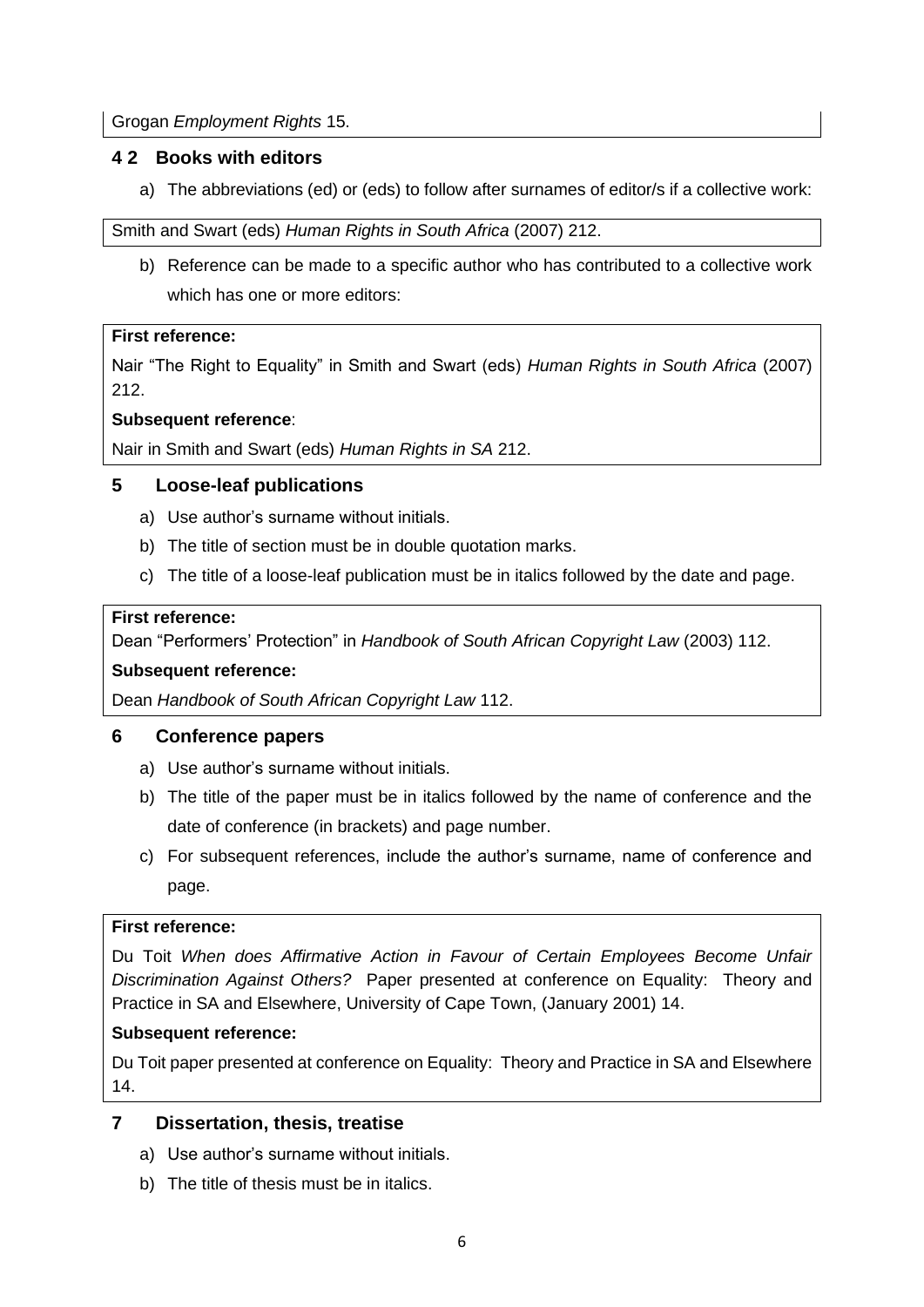- c) The type of document and institution (in brackets), followed by the year, and page.
- d) The subsequent reference must include author, shortened title, and page.

#### **First reference:**

Buchan *Franchisor Failure: An Assessment of the Adequacy of Regulatory Response* (doctoral thesis, Queensland University of Technology) 2010 23.

#### **Subsequent reference:**

Buchan *Franchisor Failure* 23.

#### **8 Case notes**

a) Footnotes are not used in *Obiter* case notes (only in its journal articles). Citations are indicated in parentheses in the text of contributions published as Case Notes.

#### **In text of a case note:**

A decision of the Supreme Court of Appeal (SCA) in *Mbungela v Mkabi* ((820/2018) [2019] ZASCA 134) adds to what is fast becoming a jurisprudence ...

- b) When names of parties are referred to in the text, do not repeat names in parenthesis just the citation.
- c) Always indicate specific page and/or paragraph of case referred to.
- d) Different publishers of cases make use of different brackets or no brackets at all. Set out the citation exactly as provided for by the publisher (e.g. Juta or LexisNexis etc.).
- e) Case names are always in italics in main text and in references/citations.
- f) Please note that "and Another"/"and Others" are left out in the references of case names.
- g) When referring to previously cited cases, use *supra* for a subsequent reference of a case.

#### **First reference:**

*National Union of Metalworkers of South Africa v Total Service Station (2002) 23 ILJ 1835* (LC) 1837D.

*Strydom v Van der Walt* 2004 (1) SA 335 (A) 342G.

#### **Subsequent reference:**

*NUMSA v Total Service Station supra* 1841F.

*Strydom v Van der Walt supra* 344B.

#### **8 1 Unreported cases**

For unreported cases, include the following details:

- a) name of the case
- b) court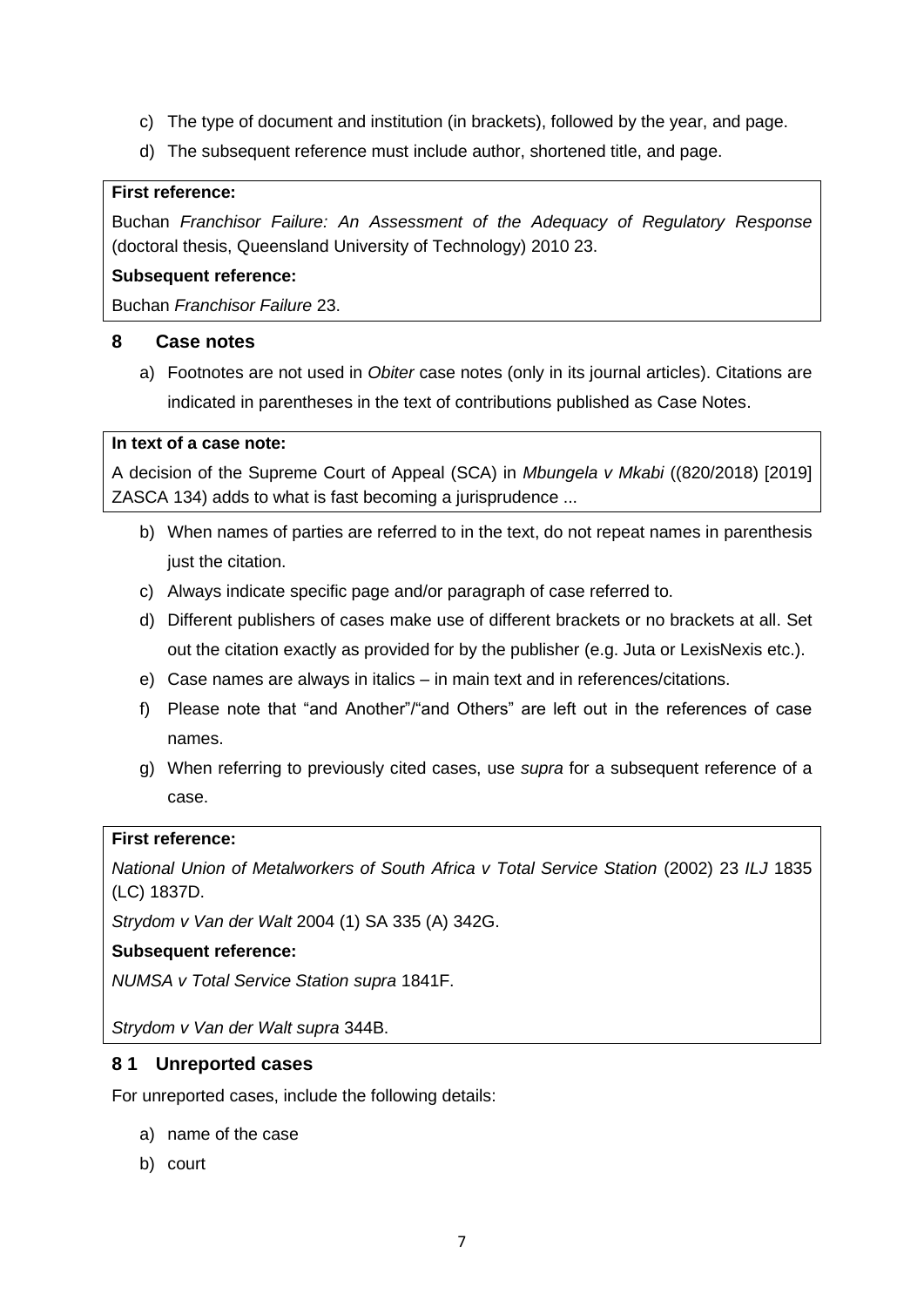- c) (unreported)
- d) date on which the judgment was given in the form yy-mm-dd
- e) case number

*Waks v Jacobs & die Stadsraad van Carletonville* TPD (unreported) 1989-10-30 Case no 5971/89 par 5.

#### **8 2 Foreign cases**

First reference – provide full citation.

Subsequent reference – use acronyms/abbreviations.

#### **9 Articles**

- a) The author's surname without initial must be used.
- b) The title of article must be in double quotation marks , using Title Case (see 4 1 (b) above).
- c) The year of publication of journal article is **not** in brackets.
- d) The volume number should **not** be preceded by "vol".
- e) The title of journal must be in italics.
- f) The page number on which article starts, as well as the page number being referred to, must be indicated in the first reference.

#### **First reference:**

Le Roux "The Impact of the 2002 Amendments on Residual Unfair Labour Practices" 2002 23(1) *Obiter* 311 314.

#### **Subsequent reference:**

Le Roux 2002 *Obiter* 325.

#### **10 Notes**

- a) Footnotes are not used for contributions published as Notes in *Obiter*. References/citations are put in parenthesis in text.
- b) Multiple sources must be separated by semicolons (;).
- c) When referring to the short title of an Act, it should be reflected as Child Care Act (74 of 1983) and then thereafter just reference to the short title: Child Care Act.
- d) *Ibid* is not used in subsequent references.

#### **11 Newspapers and magazines**

- a) Use the author's surname without initials in text.
- b) The title of article must be in double quotation marks, using Title Case (see 4 1 (b) above).
- c) Publication date must be in brackets (yyyy-mm-dd).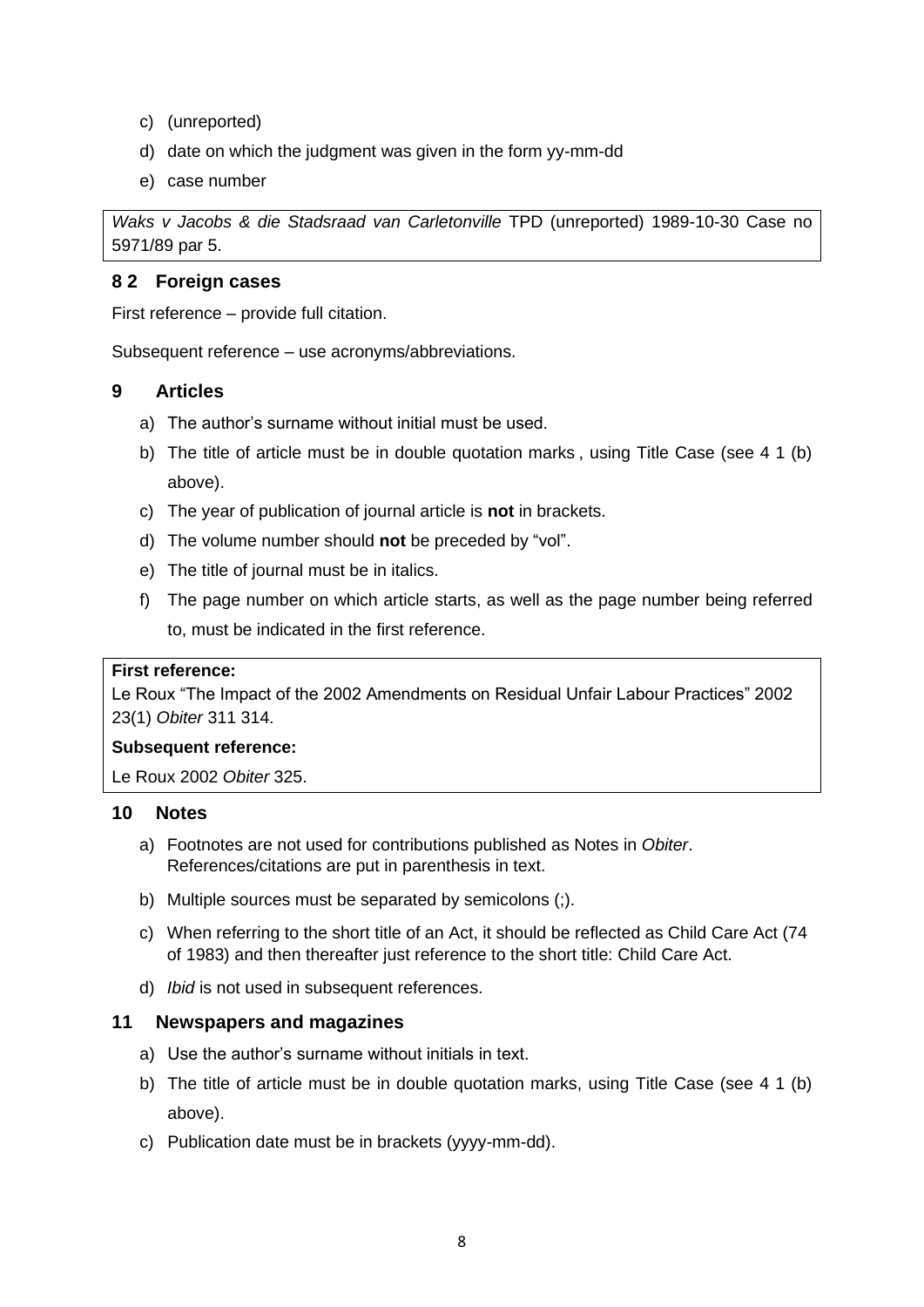d) The title of the newspaper in which the article appears must be italicised and followed by the page number of the article.

#### **First reference:**

Bisseker "New Laws for FIFA 2010" (2009-12-21) *Herald* 3.

#### **Subsequent reference:**

Bisseker (2009-12-21) *Herald* 3.

## **12 LAWSA**

Paragraph references instead of page numbers should be used for references to LAWSA.

#### **First reference:**

*LAWSA XVII Mortgage and Pledge* par 398‒402.

#### **Subsequent references:**

*LAWSA XVII* par 398-402.

### **13 Legislation**

- a) Short titles should not be in italics and no punctuation marks should be used  $-$ Interpretation Act 33 of 1957.
- b) Where the short title of the Act is used in the text, the number and the year should be in a footnote, for example:

#### **Text:**

As set out in the Interpretation Act.<sup>1</sup>

#### **Footnote:**

 $1,33$  of 1957.

### **13 1 Referencing a section of an Act:**

#### **Text:**

A court may grant a decree of divorce on the ground of an irretrievable breakdown of the marriage if the marriage has deteriorated to such an extent that it cannot be restored.<sup>1</sup> The court may accept evidence that the parties have not lived together as husband and wife for a continuous period of at least one year immediately prior to the date of the institution of the divorce action.<sup>1</sup>

#### **Footnote:**

¹ S 4(1) and (2)(*a*) of the Divorce Act 70 of 1979.

### **Subsequent reference in footnote:**

<sup>2</sup> S 4(1) and (2)(*a*) of 70 of 1979.

c) Please note: reference to (*a*), (*b*), (*c*), etc. must be in italics in both the text and the footnote.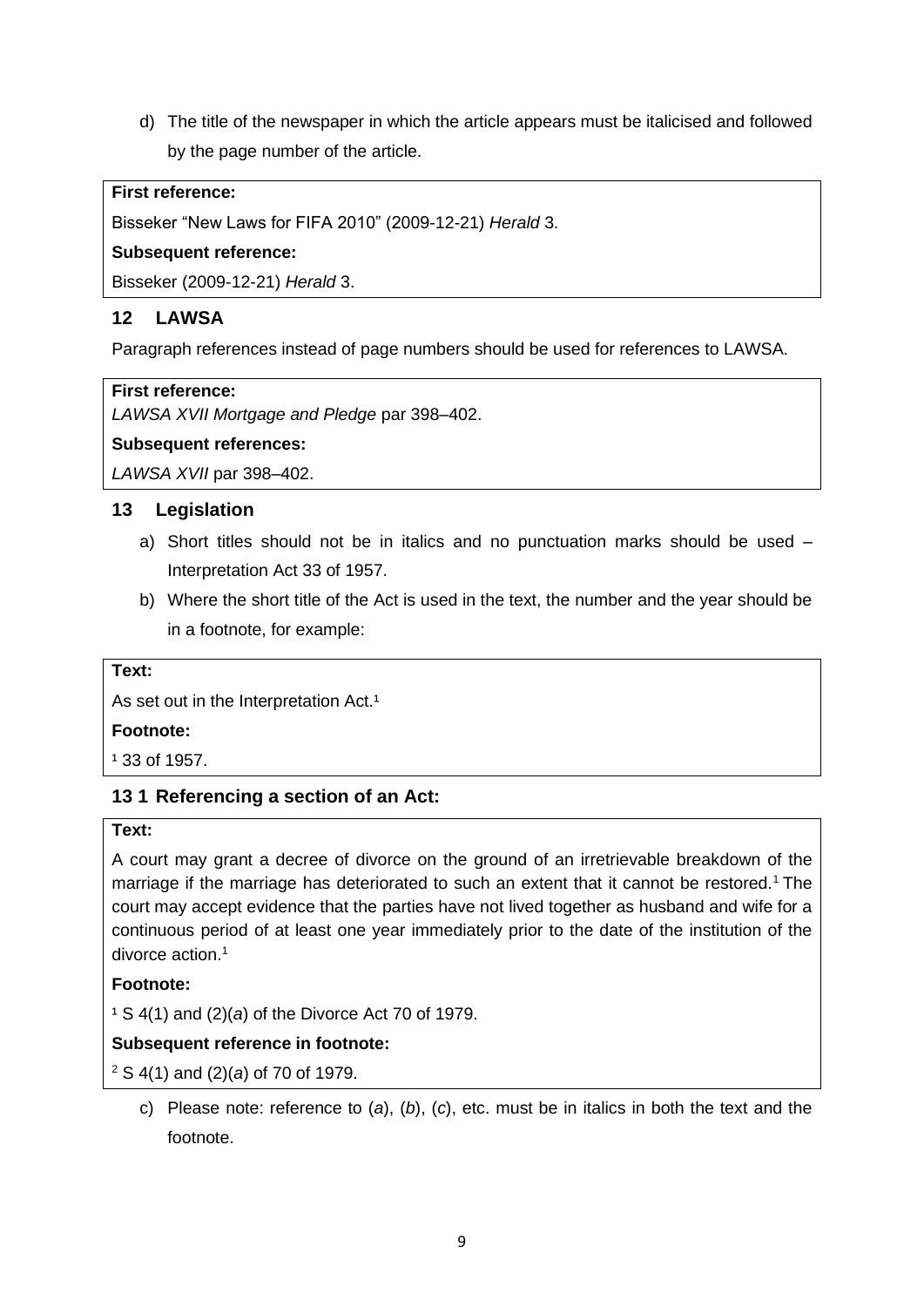## **13 2 The Constitution**

a) Referencing the Constitution:

The Constitution of the Republic of South Africa, 1996 (the Constitution).

b) Referencing the interim Constitution:

#### **Text:**

The Constitution of the Republic of South Africa<sup>1</sup> (the interim Constitution).

#### **Footnote:**

 $1200$  of 1993

#### **14 Government notices/policies**

a) The following examples may be used:

Proc R138 in *GG* 8331 of 1982-08-06. GN R3 in *GG* 7356 of 1981-01-02. (for regulations)

- b) The following abbreviations may be used:
	- AN administrator's notice
	- reg regulation
	- GN government notice
	- Proc proclamation
	- *GG* Government Gazette.

### **15 International instruments**

### **15 1 International law measures**

International law measures can take the form of (1) binding, hard law measures and (2) nonbinding, soft law measures, both of which are generally divided into global measures (which apply to the world) and regional measures (which apply to specific regions).

- 1 Binding, hard law measures
- 11 Global measures
- (i) First reference in footnote if the name of the measure is not used in the text

Provide the name/acronym of the body responsible for administering the measure, the full name of the measure in italics, the depositary number/document number and the date in brackets. This is then followed by the date the measure was adopted and the date the measure entered into force.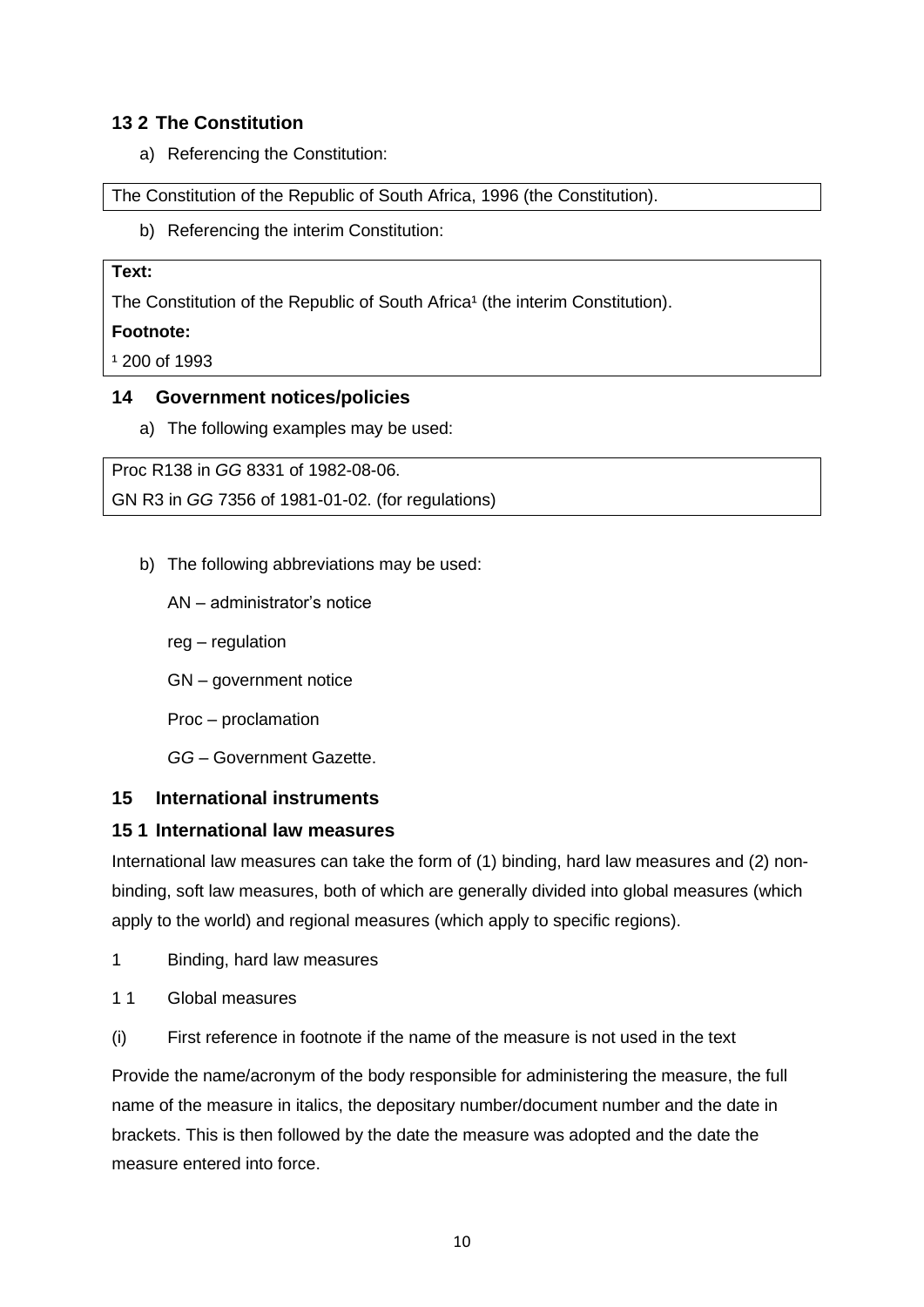## **Example of footnote:**

UNEP *Convention on Biological Diversity* 1760 UNTS 79; 31 ILM 818 (1992). Adopted: 05/06/1992; EIF: 29/12/1993.

(ii) First reference in footnote if the name is used in the text

When the name of the measure is used in the text, the full name should be used if it is the first time the measure is being referred to. This can be followed in brackets by the acceptable acronym or abridged name, should this be applicable, such as: Convention on Biological Diversity (CBD). All subsequent references to the measure should use the abridged name/acronym, whether in the text or in the footnotes. Note that it is not necessary to put the full name of the measure or the abridged name/acronym in italics when using it in the text or footnote.

#### **Example of footnote:**

1760 UNTS 79; 31 ILM 818 (1992). Adopted: 05/06/1992; EIF: 29/12/1993.

(iii) Subsequent references in footnotes

Reference the relevant article/section/regulation and the abridged name/acronym. It is not necessary to put the abridged name/acronym in italics.

#### **Example of footnote:**

Article 5(1) of the CBD.

#### 1 2 Regional measures

Regional measures can take different forms. Those that resemble the international measures described above, can be referenced in the same way. This applies to the first reference in the footnote if the name of the measure is not used in the text, the first reference in the footnote where the name is used in the text and any subsequent references.

Those regional measures that do not resemble the international measures described above should be referenced the way they are headed in the measure itself.

(i) First reference in footnote if the name is not used in the text

#### **Example of footnote:**

Directive 2006/115/EC of the European Parliament and of the Council of 12 December 2006 on Rental Right and Lending Right and on Certain Rights Related to Copyright in the Field of Intellectual Property.

(ii) First reference in footnote if the name is used in the text

When the name of the measure is used in the text, the full name should be used if it is the first time the measure is being referred to. This can be followed in brackets by the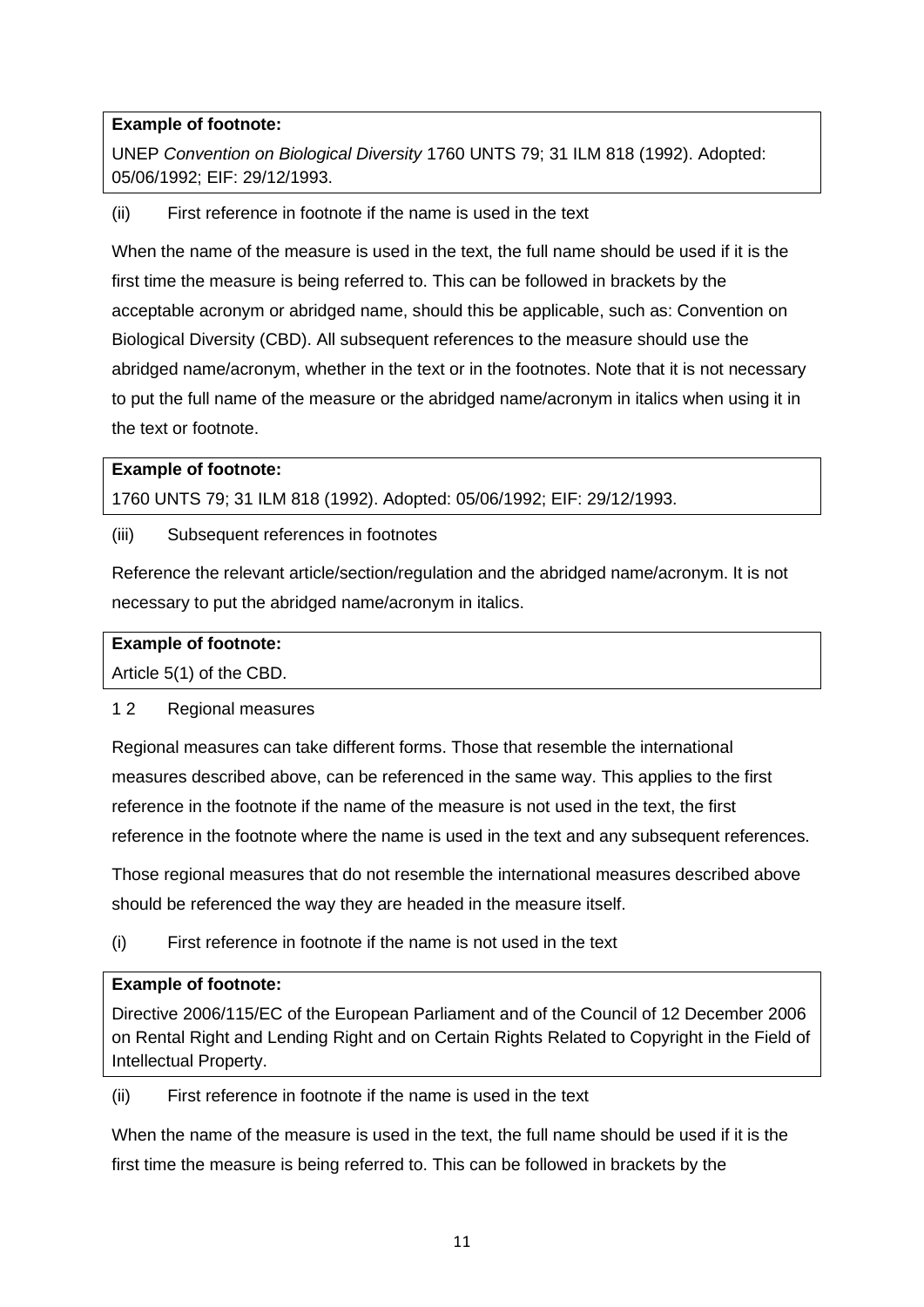acceptable acronym or abridged name, should this be applicable, such as: Directive on Rental Right and Lending Right and on Certain Rights Related to Copyright in the Field of Intellectual Property (Rental Directive).

### **Example of footnote:**

Directive 2006/115/EC.

#### (iii) Subsequent references in footnotes

Reference the relevant section/article/regulation and the abridged name/acronym.

#### **Example of footnote:**

Section 2(a) of the Rental Directive.

2 Non-binding, soft law measures

#### 2 1 Global measures

Some global soft law measures are self-standing measures, while others form part of an adopted document, such as a report, recommendation, decision or resolution of a global body.

(i) First reference in footnote if the name of the measure is not used in the text

For self-standing soft law measures, provide the name/acronym of the body responsible for administering the measure, the full name of the measure in italics and the date in brackets. For soft law measures that form part of an adopted document of a global body, provide the name/acronym of the body responsible for administering the measure, the full name of the measure in quotation marks, the name of the adopted document of which the measure forms a part in italics, the date in brackets and the document reference number.

## **Example of footnote of a self-standing measure:**

Secretariat of the CBD *Bonn Guidelines on Access to Genetic Resources and Fair and Equitable Sharing of the Benefits Arising out of their Utilization* (2002).

### **Example of footnote of a measure that forms part of an adopted document:**

UNGA "Rio Declaration on Environment and Development" *Report of the United Nations Conference on Environment and Development* (14 June 1992) A/Conf.151/26.

(ii) First reference in footnote if the name is used in the text

When the name of the measure is used in the text, the full name should be used if it is the first time the measure is being referred to. This can be followed in brackets by the acceptable acronym or abridged name, should this be applicable, such as: Bonn Guidelines on Access to Genetic Resources and Fair and Equitable Sharing of the Benefits Arising out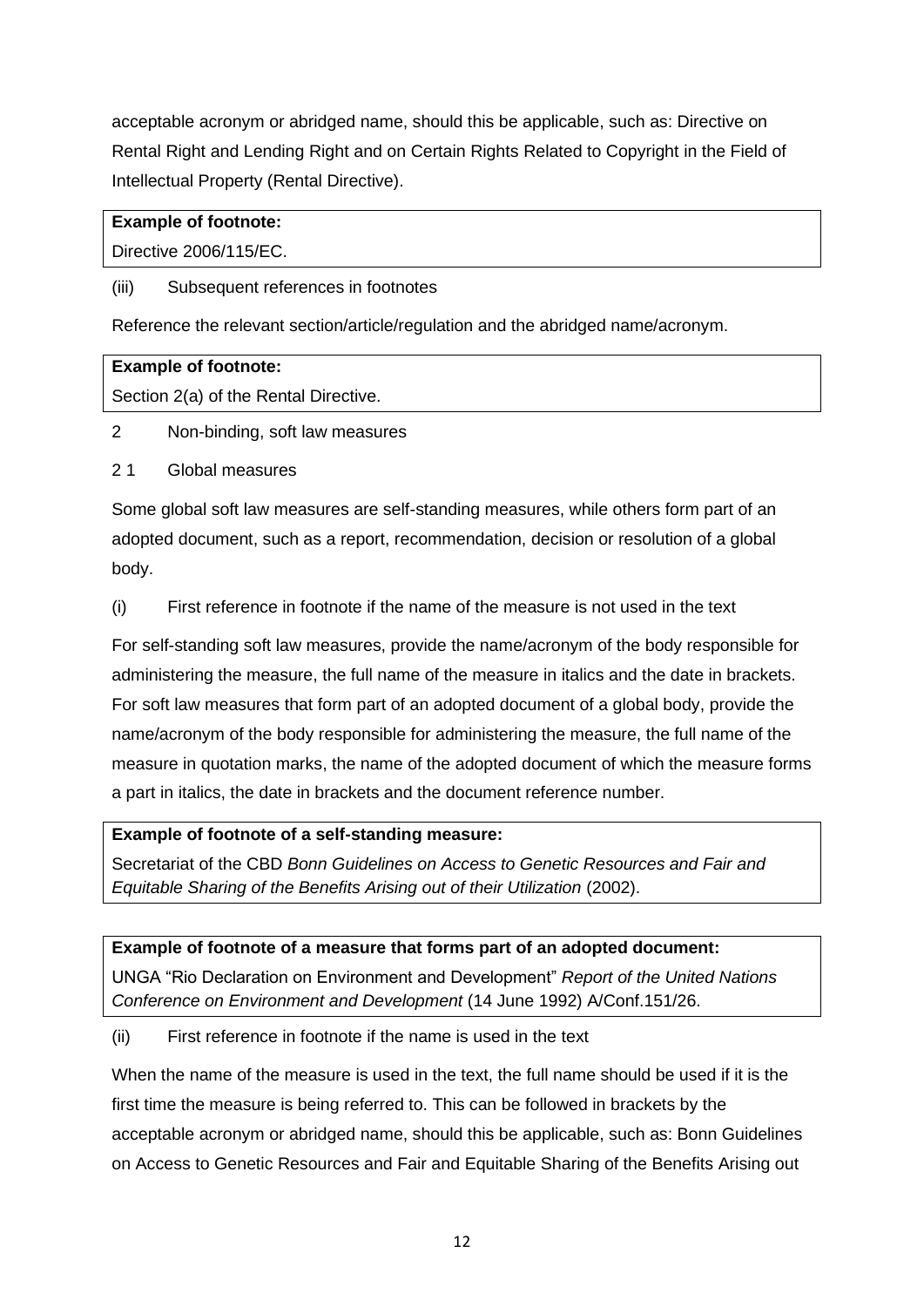of their Utilization (Bonn Guidelines) or Rio Declaration on Environment and Development (Rio Declaration).

#### **Example of footnote of a self-standing measure:**

Secretariat of the CBD (2002).

#### **Example of footnote of a measure that forms part of an adopted document:**

UNGA (14 June 1992) A/Conf.151.26.

#### (iii) Subsequent references in footnotes

Reference the relevant guideline/section/paragraph/article/principle and the abridged name/acronym.

#### **Example of footnote of a self-standing measure:**

Guideline 4 of the Bonn Guidelines.

#### **Example of footnote of a measure that forms part of an adopted document:**

Principle 16 of the Rio Declaration.

#### 2 2 Regional measures

Regional soft law measures are referenced in the same way as global soft law measures. This applies to the first reference in the footnote if the name of the measure is not used in the text, the first reference in the footnote where the name is used in the text and any subsequent references.

### **15 2 International cases**

(i) First reference in footnote if the name of the case is not used in the text

Judgments of international tribunals should be referenced by providing the full name of the case in italics, an indication of whether it is a judgment/advisory opinion/order in brackets, the name of the tribunal/reporting body and the date the judgment/advisory opinion/order was delivered.

#### **Example of footnote:**

*Pulp Mills on the River Uruguay (Argentina v Uruguay)* (Judgment) ICJ Reports 14 (20 April 2010).

(ii) First reference in footnote if the case name is used in the text

When the name of the case is used in the text, the full name should be used if it is the first time the case is being referred to. This can be followed in brackets by the acceptable abridged name, should this be applicable, such as: *Pulp Mills on the River Uruguay (Argentina v Uruguay)* (*Pulp Mills* case).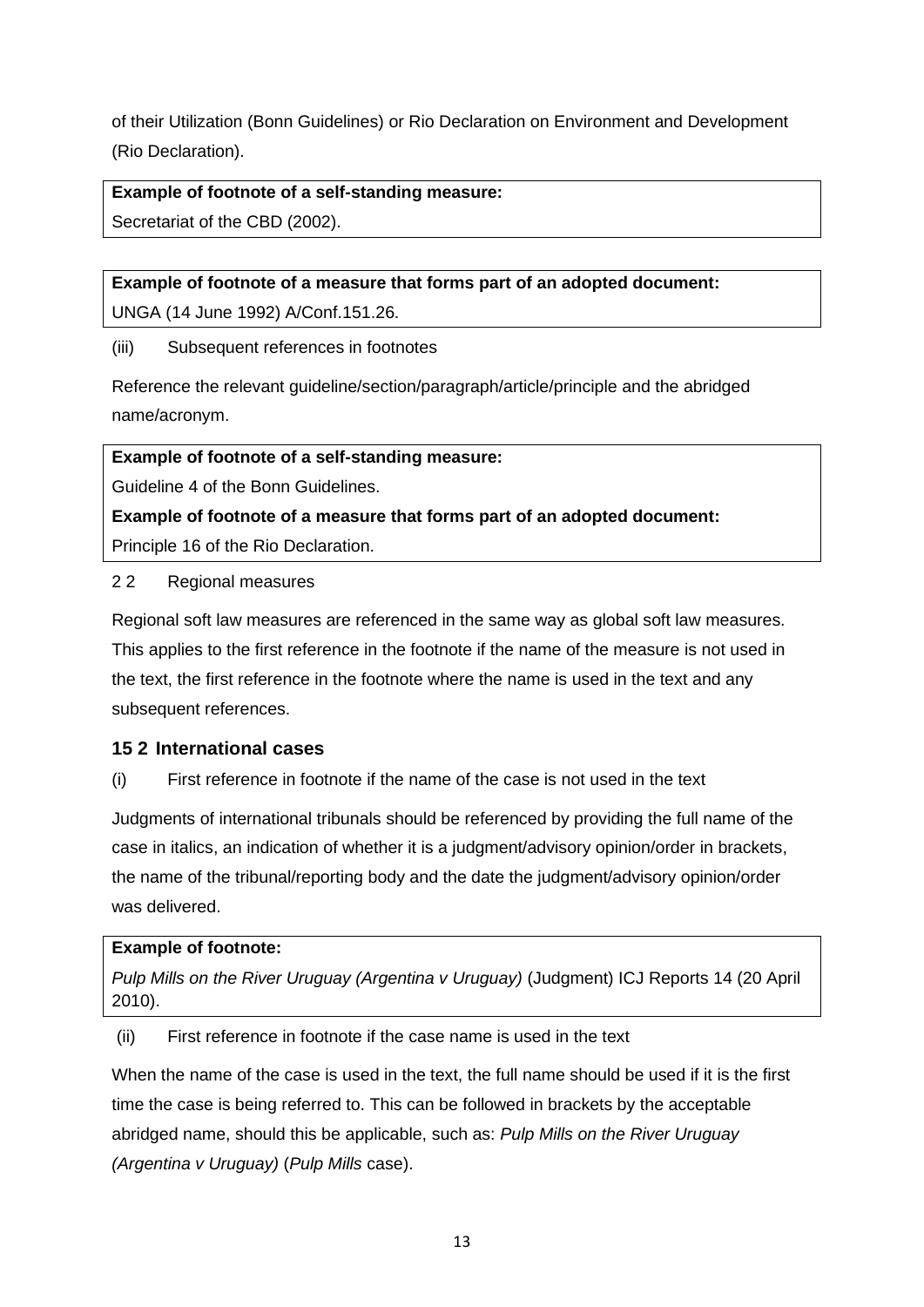## **Example of footnote:**

(Judgment) ICJ Reports 14 (20 April 2010).

## (iii) Subsequent references in footnotes

Reference the relevant paragraph of the judgment and the abridged name.

## **Example of footnote:**

At par 44 of the *Pulp Mills* case.

## **15 3 Decisions/resolutions of international bodies**

(i) First reference in footnote if the title of the decision/resolution is not used in the text

Provide the name/acronym of the body that made the decision/resolution, the full title of the decision/resolution in quotation marks, the forum in which the decision/resolution was made in italics, the date of the decision/resolution and the document reference number.

### **Example of footnote:**

UNEP "Measures for Implementing the Convention on Biological Diversity" *Decision of the COP to the CBD at its Fourth Meeting* (15 May 1998) UNEP/CBD/COP/DEC/IV/10.

(ii) First reference in footnote if the title is used in the text

When the title of the decision/resolution is used in the text, the full title should be used if it is the first time the decision/resolution is being referred to. This can be followed in brackets by the acceptable abridged name, should this be applicable, such as: Transforming our World: The 2030 Agenda for Sustainable Development (Agenda 2030).

## **Example of footnote:**

*Decision of the COP to the CBD at its Fourth Meeting* (15 May 1998) UNEP/CBD/COP/DEC/IV/10.

### (iii) Subsequent references in footnotes

Reference the relevant paragraph/page and the abridged name.

### **Example of footnote:**

At par 54 of Agenda 2030.

If not covered above, please consult [https://www.refworld.org](https://www.refworld.org/) for the preferred referencing style.